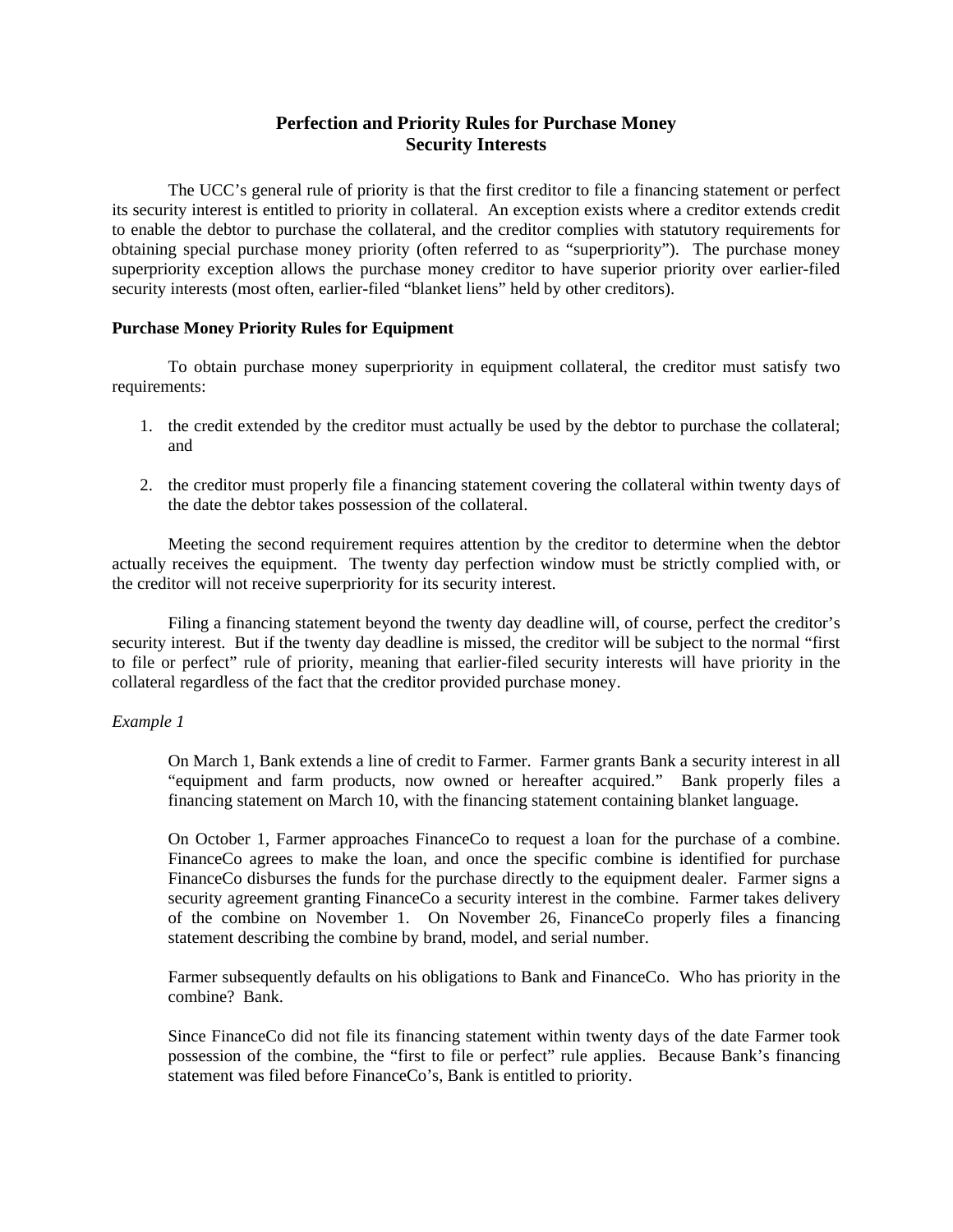This is true even though FinanceCo is a purchase money creditor; and even though FinanceCo's financing statement specifically describes the combine while Bank's financing statement uses generic blanket language regarding equipment.

### *Example 2*

Assume similar facts as above, but that instead of filing a financing statement on November 26 FinanceCo files its financing statement on November 16.

Who has priority in this situation? FinanceCo.

It extended the purchase money used to acquire the combine, and properly filed a financing statement covering the combine within twenty days after Farmer received possession.

 As the above examples illustrate, a creditor will not receive special priority simply because the creditor extended the purchase money for the collateral. The creditor must timely file its financing statement within the twenty day window.

 To help the creditor comply with the twenty day filing deadline, the creditor should require the borrower to sign a written confirmation of the date that the borrower first took possession purchased equipment.

 Although purchase money status alone will not result in special priority, it is a requirement for special priority. If the credit extended by the lender is not actually used to purchase the equipment, the lender will not be entitled to superpriority in the equipment.

#### *Example*

On March 1, AgLender extends a line of credit to Farmer. Farmer grants AgLender a security interest in all "inventory, equipment, and farm products, now owned or hereafter acquired." AgLender properly files a financing statement on March 2, with the financing statement containing blanket language.

On July 1, Farmer visits Bank to request a loan for the purchase of a new combine. Farmer shows the Bank loan officer a paper printout from the equipment dealer detailing the make, model, serial number, and retail price of the combine.

After meeting with Farmer and reviewing the documents regarding the combine, Bank agrees to make the loan. Bank disburses \$180,000 directly to Farmer, an amount equal to eighty percent of the retail price of the combine. On the same date, Farmer signs a security agreement granting Bank a security interest in the combine.

On July 20, Farmer acquires the combine from the dealer. Instead of using all of the funds provided by Bank, Farmer transfers several items of equipment to the dealer as trade-ins for the combine. After considering the traded equipment, only \$70,000 remained as purchase price for the combine. Farmer pays this amount to the dealer, using the funds loaned by Bank. Farmer uses the rest of the loan funds to buy a bass boat, two jet skis, and an above-ground swimming pool.

Bank, unaware that much of the loan funds were used for purposes other than buying the combine, files its financing statement on July 30.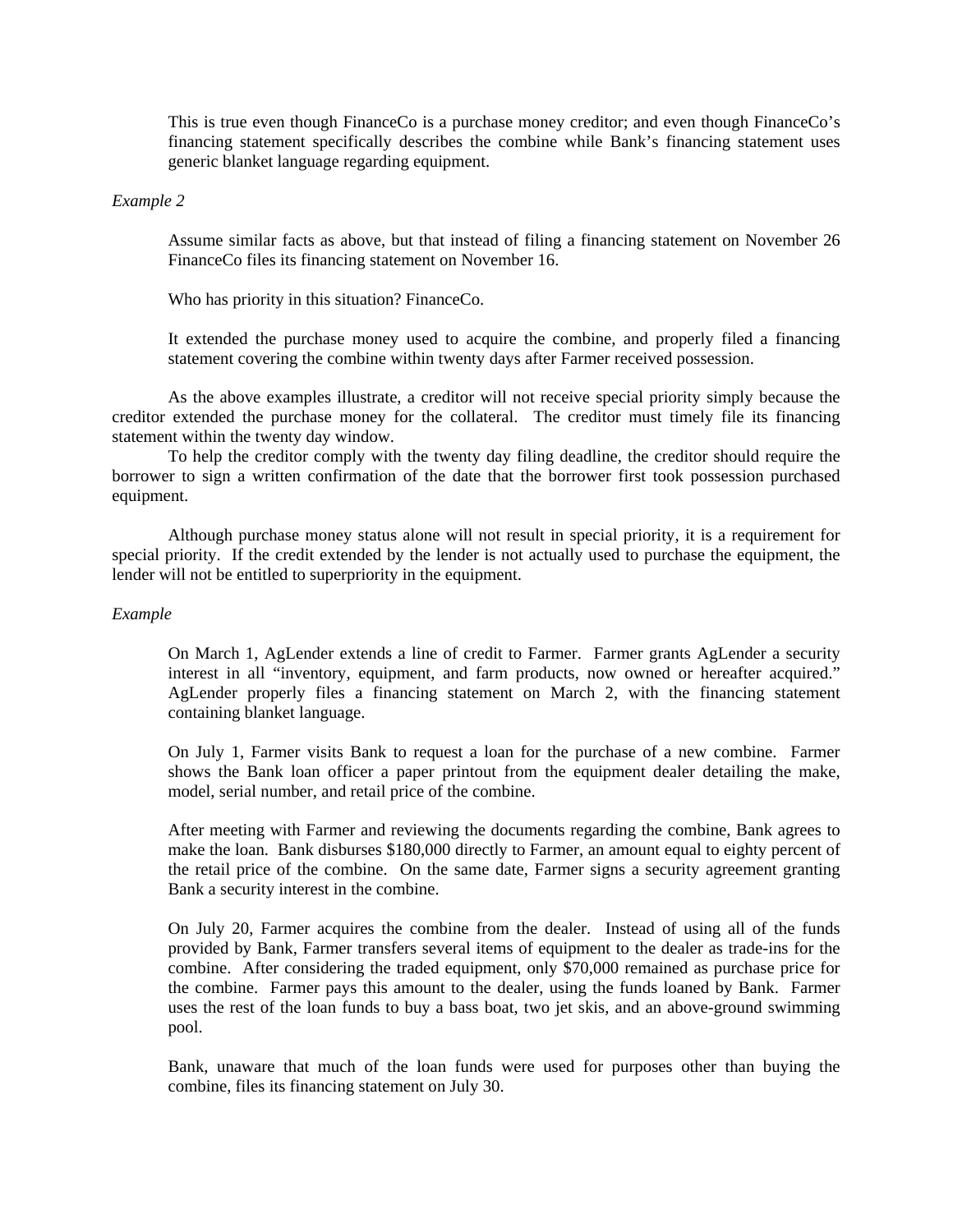When Farmer defaults on his obligations to AgLender and Bank, who has priority in the combine? Bank filed its financing statement within the twenty day window, but only \$70,000 of its total loan amount was actually used to purchase the combine. Thus, Bank has first priority up to the amount of \$70,000. As to the remainder of the Bank loan amount, AgLender has priority as its financing statement was filed first.

 On rare occasions, there may be more than one purchase money creditor for a single item of equipment. If each such creditor properly files its financing within the twenty day window, each will obtain priority over other non-purchase-money debts. But how does one determine priority between the two purchase money creditors?

 There is a special priority rule of which banks must be aware. In a priority dispute between two perfected purchase money creditors, a security interest in favor of a seller will take priority over a security interest in favor of a creditor who merely extended an "enabling loan," meaning a loan which enabled the borrower to acquire the collateral. As banks will usually be in the latter category, this rule is important.

# *Example*

Farmer wants to purchase a tractor from Dealer. Dealer is willing to finance one half of the tractor's purchase price. Farmer obtains a loan from Bank for the other one half of the purchase price, and submits the loan proceeds to Dealer. Farmer grants a security interest in the tractor to both Bank and Dealer. Farmer receives possession of the tractor on February 1. Bank files its financing statement on February 2. Dealer files its financing statement on February 15. Farmer defaults on both obligations.

Who has priority in the tractor? Dealer. As Dealer was the seller of the equipment, it has superior priority even though the bank was also a purchase money creditor, and even though the bank filed its financing statement first.

Because of this special priority given to sellers, equipment finance companies generally insist that a buyer grant a security interest directly to the dealer/seller, with the finance company then taking an assignment of the dealer's interest immediately after the sale.

 When obtaining a security interest in farm equipment (whether or not a purchase money security interest is involved), it is wise to include a specific description of the equipment in the financing statement. If possible, the equipment should be described by make, model, and serial number. This is because Georgia's version of the UCC has a unique provision, specific to farm equipment, that permits a mechanic's lien to take priority over an earlier-filed security interest in the same equipment unless that security interest is perfected by a financing statement that specifically describes the item of equipment at issue.

 On a purchase money loan for a single item of equipment, this is usually an easy requirement to satisfy. But with scenarios such as operating loans, where the creditor takes blanket security interests in all of the borrower's many items of equipment, more effort is necessary.

 A creditor should request that the borrower provide detailed lists of equipment owned by the borrower. The creditor can then file a financing statement covering all equipment then owned or thereafter acquired, "including without limitation" the list of equipment (the list can be attached as an exhibit to the financing statement). In this manner, the creditor gets extra protection against mechanic's liens, but does not lose the benefit of a blanket security interest that will be perfected as to equipment acquired after the financing statement is filed.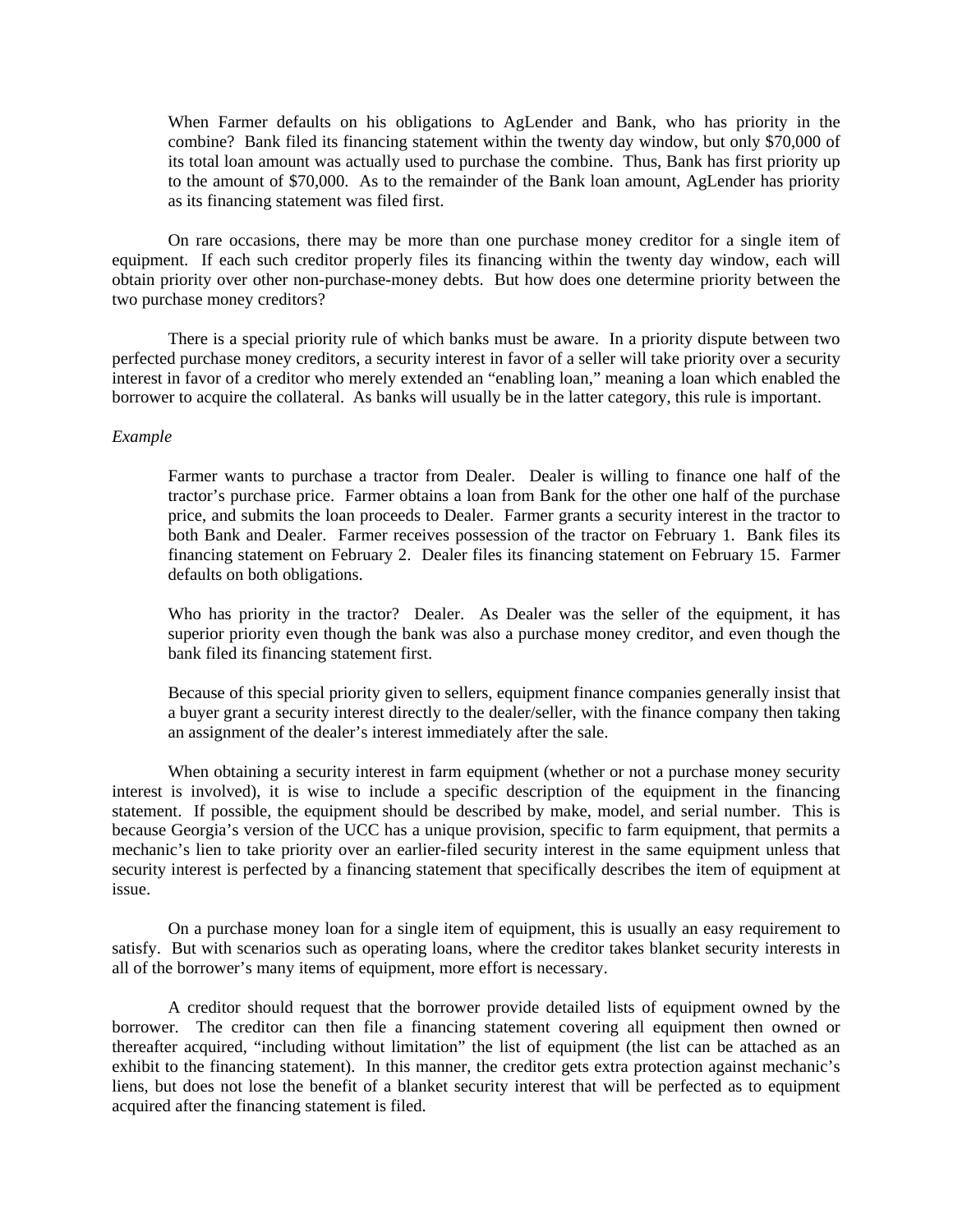Finally, the creditor must always determine whether the equipment at issue might be considered a "motor vehicle" requiring a certificate of title under Georgia law. This will be obvious for collateral such as cars and pickup trucks, but also is important to items such as heavy trucks and mobile equipment.

 For vehicles requiring a certificate of title, perfection of the lender's security interest is governed by state motor vehicle title laws, rather than the UCC. In other words, merely filing a financing statement describing the vehicle will not be sufficient to perfect the lender's security interest. The lender must have its interest properly noted on the certificate of title.

# **Purchase Money Priority Rules for Livestock Collateral**

 The requirements for obtaining purchase money superpriority in livestock collateral are more extensive and involved than obtaining superpriority in equipment. A purchase money lender will have priority over an earlier-filed interest in livestock collateral only where all of the following are met:

- 1. the credit extended by the purchase money lender must have actually been used by the debtor to purchase the livestock;
- 2. the purchase money lender must be perfected as to the livestock when the debtor acquires the livestock (the lender must have properly filed a financing statement covering the livestock **before** the debtor takes possession of the livestock);
- 3. the purchase money lender must have sent a signed, written notice to the earlier-filed secured lender, which notice must describe the livestock collateral and state that the purchase money lender has, or expects to acquire, a purchase money security interest in the described livestock; and
- 4. the earlier-filed secured lender must have received the notice within six months before the debtor takes possession of the purchase money livestock collateral.

 The requirements for written notice (items 3 and 4) apply only where the competing lender has filed a financing statement covering livestock before the purchase money lender files its own financing statement. If the competing lender has not filed such a financing statement by this time, the purchase money lender can obtain priority without sending the written notice to the competing lender.

 The purchase money lender should send each notice by both regular mail and certified mail (return receipt requested), in order to obtain documentation of the competing lender's receipt of the notice. The notice should be sent to the competing lender at the address shown on that lender's financing statement filed with regard to the debtor.

 It is important to remember that a superpriority interest in livestock requires the purchase money lender to file a financing statement **before** the debtor takes possession of the purchase money livestock collateral. Unlike purchase money interests in equipment, there is no "twenty day window" or other grace period within which the lender may file after the debtor takes possession of livestock collateral.

 Filing after the debtor takes possession does not mean that the purchase money lender will be unperfected, but rather merely that the "first to file or perfect" rule of priority will apply and the lender will be subject to earlier-filed security interests. Likewise, failure to comply with applicable notice requirements will not cause the purchase money lender to be unperfected, but will merely mean that the